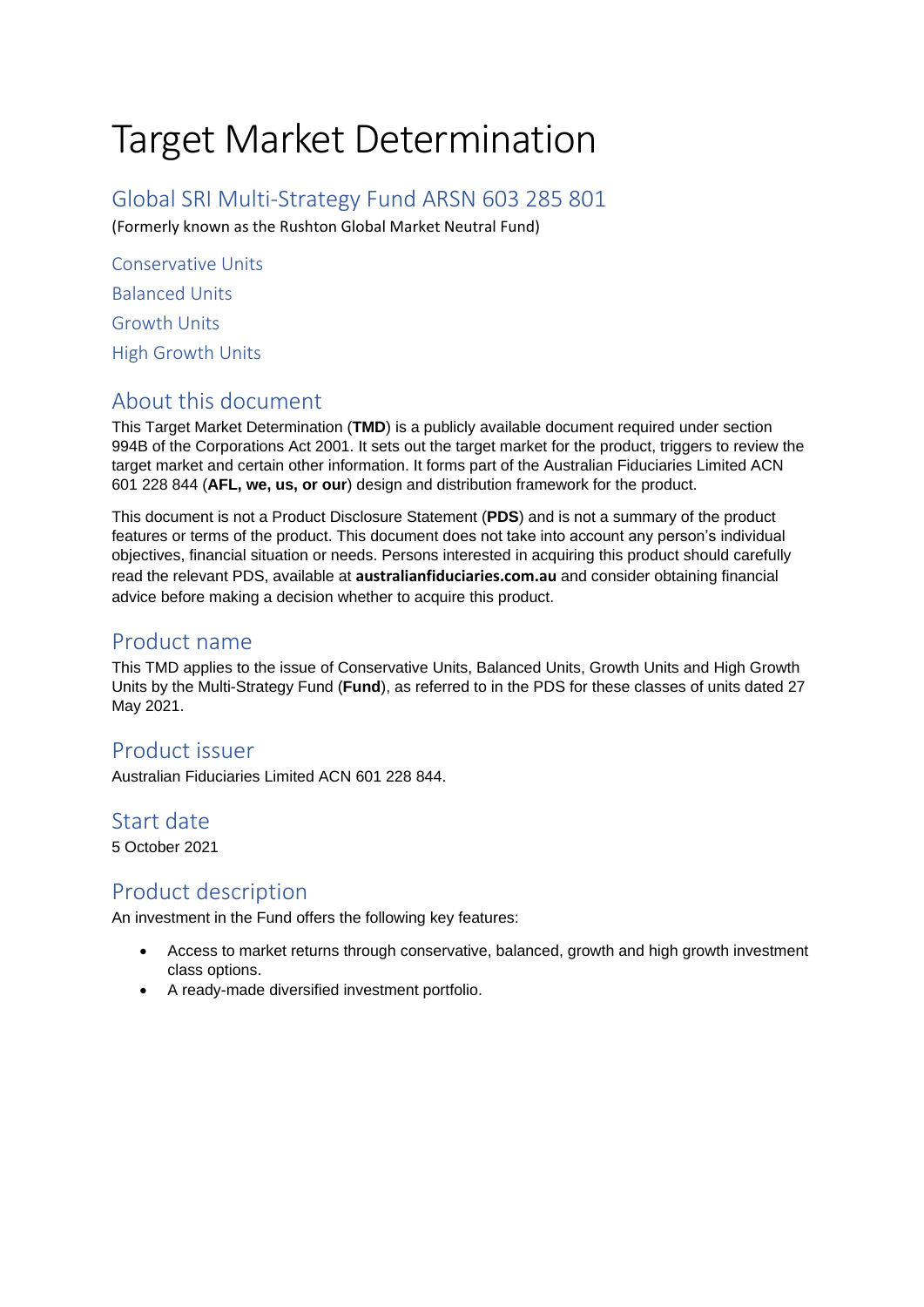The Fund offers four classes of units, the features of each being as follows:

| <b>Key Features</b>                            | <b>Unit Classes</b>                                                                                                                                                                                                                                                        |                                                                                                                                                                      |                                                                                                                                        |                                                                                                                                               |  |  |
|------------------------------------------------|----------------------------------------------------------------------------------------------------------------------------------------------------------------------------------------------------------------------------------------------------------------------------|----------------------------------------------------------------------------------------------------------------------------------------------------------------------|----------------------------------------------------------------------------------------------------------------------------------------|-----------------------------------------------------------------------------------------------------------------------------------------------|--|--|
|                                                | Conservative                                                                                                                                                                                                                                                               | <b>Balanced Units</b>                                                                                                                                                | <b>Growth Units</b>                                                                                                                    | <b>High Growth Units</b>                                                                                                                      |  |  |
| Investment<br>Objective                        | <b>Units</b><br>Higher income and<br>reduced volatility<br>over the long term<br>through a<br>diversified portfolio<br>of income<br>generating assets<br>with some growth<br>assets                                                                                        | Higher income and<br>reduced volatility<br>over the medium to<br>long term through a<br>diversified portfolio<br>of income generating<br>assets and growth<br>assets | Higher income and<br>moderate capital growth<br>over the long term<br>through a diversified<br>portfolio of primarily<br>growth assets | High income and<br>high capital growth<br>over the medium to<br>long term through a<br>diversified portfolio<br>of primarily growth<br>assets |  |  |
| Investment<br>return<br>objective <sup>1</sup> | 9.05%                                                                                                                                                                                                                                                                      | 11.90%                                                                                                                                                               | 12.79%                                                                                                                                 | 13.55%                                                                                                                                        |  |  |
| Strategic<br>asset<br>allocation               | Fixed Interest/Yield (investment in loans or debt instruments, secured by real property<br>assets but may include other fixed interest securities issued by an issuer for a pre-determined<br>period):                                                                     |                                                                                                                                                                      |                                                                                                                                        |                                                                                                                                               |  |  |
| (target $\%$ ) <sup>2</sup>                    | 35                                                                                                                                                                                                                                                                         | 10                                                                                                                                                                   | 5                                                                                                                                      | $\Omega$                                                                                                                                      |  |  |
|                                                | Precious Metals (exposure to the performance of precious metals, such as gold):                                                                                                                                                                                            |                                                                                                                                                                      |                                                                                                                                        |                                                                                                                                               |  |  |
|                                                | 20                                                                                                                                                                                                                                                                         | 12                                                                                                                                                                   | 8                                                                                                                                      | 5                                                                                                                                             |  |  |
|                                                | Listed Equity (securities with exposure to listed equities in Australia and overseas, including<br>emerging markets):                                                                                                                                                      |                                                                                                                                                                      |                                                                                                                                        |                                                                                                                                               |  |  |
|                                                | 30                                                                                                                                                                                                                                                                         | 38                                                                                                                                                                   | 40                                                                                                                                     | 40                                                                                                                                            |  |  |
|                                                | Active Property (active property investment and development activities):                                                                                                                                                                                                   |                                                                                                                                                                      |                                                                                                                                        |                                                                                                                                               |  |  |
|                                                | 0                                                                                                                                                                                                                                                                          | 12                                                                                                                                                                   | 15                                                                                                                                     | 20                                                                                                                                            |  |  |
|                                                | Global Alpha Strategies <sup>3</sup> (strategies dependent on an alternative source of risk, such as<br>non-directional, non-market linked strategies which are uncorrelated with broad market<br>indices and involve short selling, leverage and the use of derivatives): |                                                                                                                                                                      |                                                                                                                                        |                                                                                                                                               |  |  |
|                                                | 15                                                                                                                                                                                                                                                                         | 28                                                                                                                                                                   | 32                                                                                                                                     | 35                                                                                                                                            |  |  |
| Summary risk<br>level <sup>4</sup>             | 4 - Medium                                                                                                                                                                                                                                                                 | 4 - Medium                                                                                                                                                           | 5 - Medium to High                                                                                                                     | $6 - High$                                                                                                                                    |  |  |

## Target market

#### Class of investor

This product is targeted at the class of investor which meets the below needs, objectives and financial situation. The types of investors targeted will generally be retail and wholesale investors with a higherthan-average net worth and an interest in investing in securities and other financial assets.

#### Needs and objectives

This product is designed for individuals or entities who:

• Are seeking exposure to securities or a diversified portfolio of assets through the use of managed investment schemes or securities, as well as other financial products. The investment objectives of investors may differ, some may be seeking ongoing or regular income, whereas others may be seeking less income and greater capital growth.

<sup>1</sup> For comparison between the different classes of units being offered based on their investment objective, on a before fees and costs basis, over a rolling ten year period.

<sup>&</sup>lt;sup>2</sup> Target allocations only, the Fund will actively rebalance to maintain its strategic asset allocations but will not attempt to time markets.

<sup>&</sup>lt;sup>3</sup> The Fund as a whole will not exceed a 35% asset allocation for Global Alpha Strategies, but allocations for certain classes of Units may do so from time to time (see Section 4 of the PDS).

The risk level represents the standard risk measure which is based on industry guidance to allow investors to compare funds that are expected to deliver a similar number of negative annual returns over any 20 year period, as set out below. The standard risk measure is not a complete assessment of all forms of investment risk, for instance it does not explain what the size of a negative return could be or the potential for a positive return to be less than an investor may require to meet their objectives.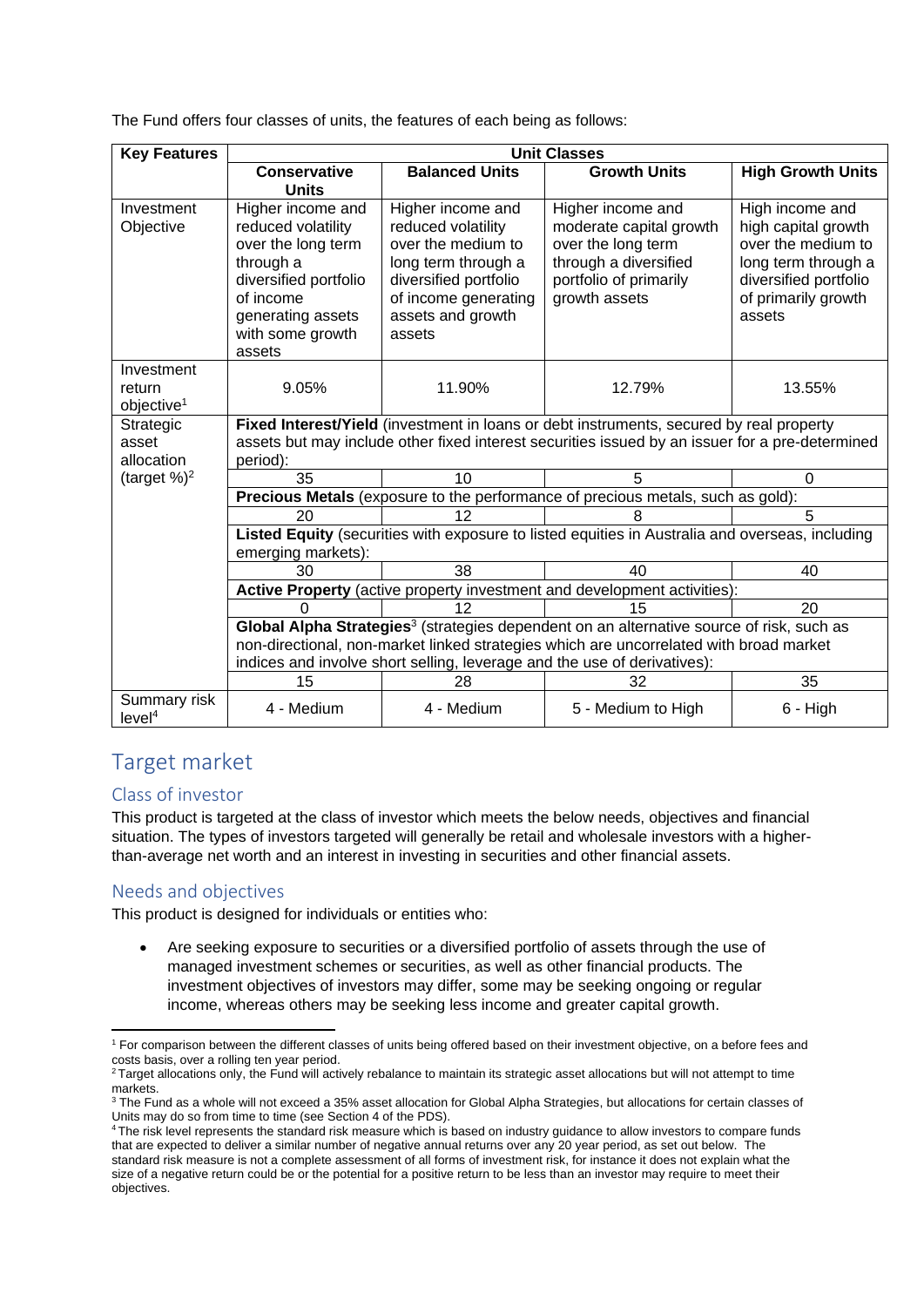- Are looking for an investment manager to invest their funds in a managed investment scheme, as opposed to investing directly in underlying assets.
- Have a tolerance for medium to high risk of negative returns in the short term (as determined based on the class of the product).

#### Financial situation

This product is designed for individuals or entities who are seeking to invest for a minimum period of five years, with a recommended investment period of ten years or more.<sup>5</sup>

## Distribution

#### Distribution channels

This product is designed to be distributed by AFL through its own network of clients as well as licensed financial planners and dealer groups.

#### Distribution conditions

This product should only be distributed under the following circumstances:

- The investor meets eligibility requirements.
- The distributor is authorised by us to distribute the products.

#### Adequacy of distribution conditions and restrictions

We have determined that the distribution conditions and restrictions will make it likely that investors who purchase the product are in the class of investors for which it has been designed. We consider that the distribution conditions and restrictions are appropriate and will assist distribution in being directed towards the target market for whom the product has been designed.

### Review

#### Review periods

At least every 12 months from the start date of this TMD.

#### Review trigger information requirements

We may collect the following information from our distributors in relation to this TMD:

| <b>Information</b>                                                                                                                                                                                                        | Provider                                                                                                                                        | <b>Reporting frequency</b> |
|---------------------------------------------------------------------------------------------------------------------------------------------------------------------------------------------------------------------------|-------------------------------------------------------------------------------------------------------------------------------------------------|----------------------------|
| Complaints                                                                                                                                                                                                                |                                                                                                                                                 |                            |
| The number, nature and outcomes of<br>complaints received in relation to this<br>product's design, features, availability and<br>distribution. The distributor should provide<br>all the content of the complaint, having | Distributors will report all<br>complaints in relation to the<br>product(s) covered by this<br>TMD. This will include<br>written details of the | Quarterly                  |
| regard to privacy.                                                                                                                                                                                                        | complaints.                                                                                                                                     |                            |

<sup>&</sup>lt;sup>5</sup> The minimum suggested timeframe is an estimate of how long investors should expect to hold capital in an investment option within this category in order to achieve its expected investment return outcome.